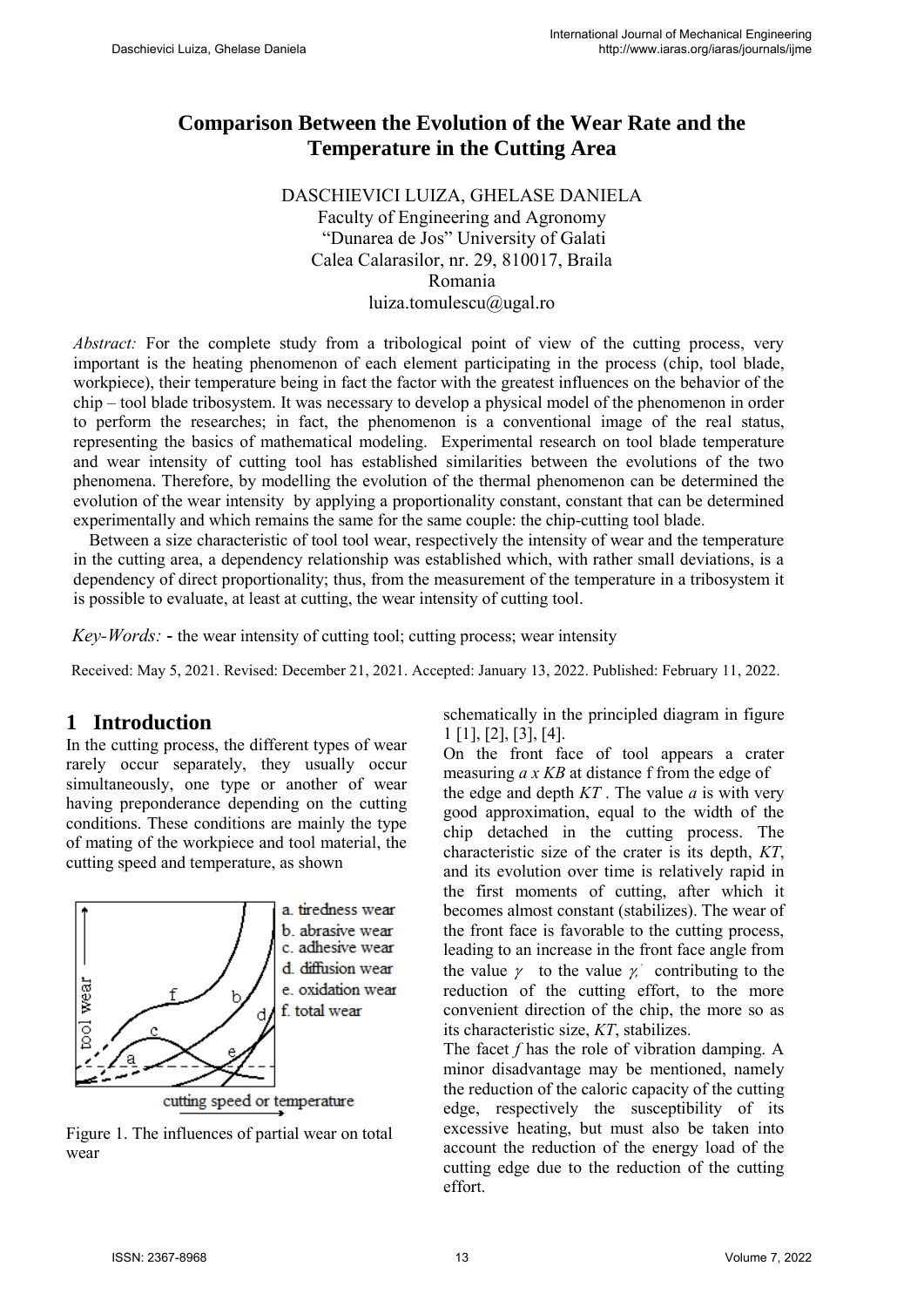On the back edge of tool appears a wear facet on a edge length corresponding to the width of the chip and whose characteristic width is denoted by *VB*, fig.2.



Figura 2 The wear of the edge of a cutting tool

On the wear facet, the back edge angle is null, an unfavorable value for the cutting process.

In operation, there are three distinct areas with different evolutions of the value of *VB* size, respectively a first area characterized by a rapid increase in the first moments of cutting, period in which the running-in wear occurs, followed by an area corresponding to a period in which the value *VB* size increases relatively slowly, called the period of wear regime after which there is a very rapid increase in *VB* size until the total loss of cutting capacity of the tool edge, during this period catastrophic wear occurs, fig. 3.



Figure 3 The evolution of wear over time

The wear of the front face, faster in the first moments of the cutting, stabilizes in time, while the wear of the back edge evolves continuously and leads to the loss of the cutting capacity of the tool edge therefore as a criterion for assessing the wear of the active part of a tool has been chosen the average width of the wear facet, *VB*, as its average value along the edge length, excluding the maximum value  $VB$ , fig. 2. The latter appears on the tool edge where produce the cutting of surface layer of the workpiece, a layer with a higher hardness than the rest of the material, due to hardening due the effect of the cutting efforts. The *VB*<sup>'</sup> value does not characterize the actual wear of the tool edge  $[1]$ ,  $[2]$ ,  $[5]$ ,  $[6]$ .

It is customary to represent in wear-time coordinates the evolution of *VB* wear of the tool edge, the influence of other factors such as cutting speed *v* or feed *s* occurring through families of curves, figure 4, called wear characteristics. On a certain wear characteristic the following elements are defined:

- wear rate, *I*, as the value of the slope of the characteristic at a certain point,  $I = t\epsilon\varphi$ ;

- the average wear rate, *Imed*, as the value of the slope of a straight line passing through the origin and is tangent to the wear characteristic,  $I_{med} = tg \varphi_{med}$ .

### **2 The influence of Different Factors on the Wear of Cutting Tools**

 Researching the dependence of wear depending on the elements of the cutting regime is an activity that consumes a lot of time and materials (semi-finished products, tools). For example, the experimental tracing of a single wear curve of the type in Figures 3,4,5 involves cutting for tens of minutes, periodically interrupted to measure tool edge wear (a measurement can take 1 ... 3 minutes), to which is added a consumption of about 1 ... 10 kg of semi-finished product and the consumption of a tool edge, unusable without a re-sharpening (with geometry, roughness, metallographic structure identical to those of the previous edge) or replacement. A complete study, for only one pair of workpiece-tool, involves drawing at least 10 wear diagrams. This clearly shows the great effort that must be made to do so.

The greatest influence on the characteristic dimensions of wear has the cutting speed as shown in the diagrams in figure. 6, 7 and 8.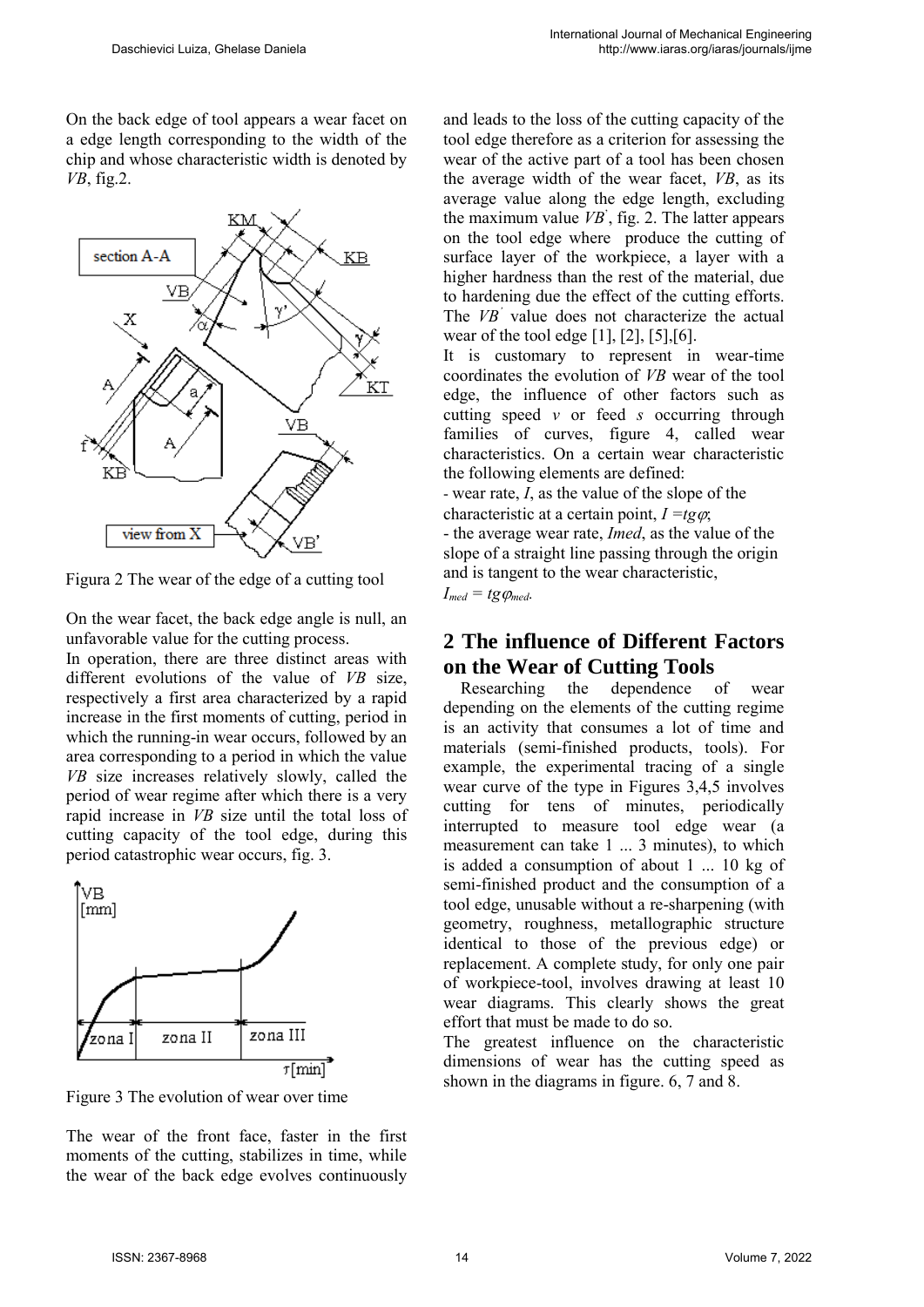

Figure 6 The wear on the front face





Figure 8 Variation of the characteristic dimensions of the wears depending on the cutting speed

Experimental laboratory research as well as the practice of using cutting tools have shown that among the elements of the cutting regime, speed has the highest weight on the wear rate and durability of cutting tools.

The first studies performed in this sense highlighted a functional link between *T* and *v* in the form of linear functions if instead of the variables *T* and v are considered their logarithms, as shown in the diagrams in figure 9 in logarithmic double coordinates.



The mathematical expression of the functional connection, known by several names (Taylor's equation, velocity equation, or durability equation) is still accepted today:

$$
V = \frac{C_V}{T^m}
$$
 (1)

Equation (1) can be generalized by including all the elements involved in the cutting process, becoming:

becoming:  
\n
$$
v = \frac{C_v \cdot k_1 \cdot k_2 \cdot ... \cdot k_n}{T_{\text{ef}}^m \cdot t^{X_V} \cdot s^{Y_V} \cdot (HB)^{n_V}}
$$
\n(2)

The equation is approximate on large value ranges of the variables *t*, *s*, *v* but has the merit of making a functional connection between the value of durability and the values of the parameters of the cutting regime.

Research has shown that at very high speeds there is a decrease in cutting temperature, resulting in a corresponding reduction in wear and an increase in the durability of the cutting edge tool.

Thus, it was concluded that, depending on the material of the workpiece, from a certain value of the cutting speed upwards, there is no increase of the cutting temperature, appearing even a very significant decrease of this temperature figure 10.



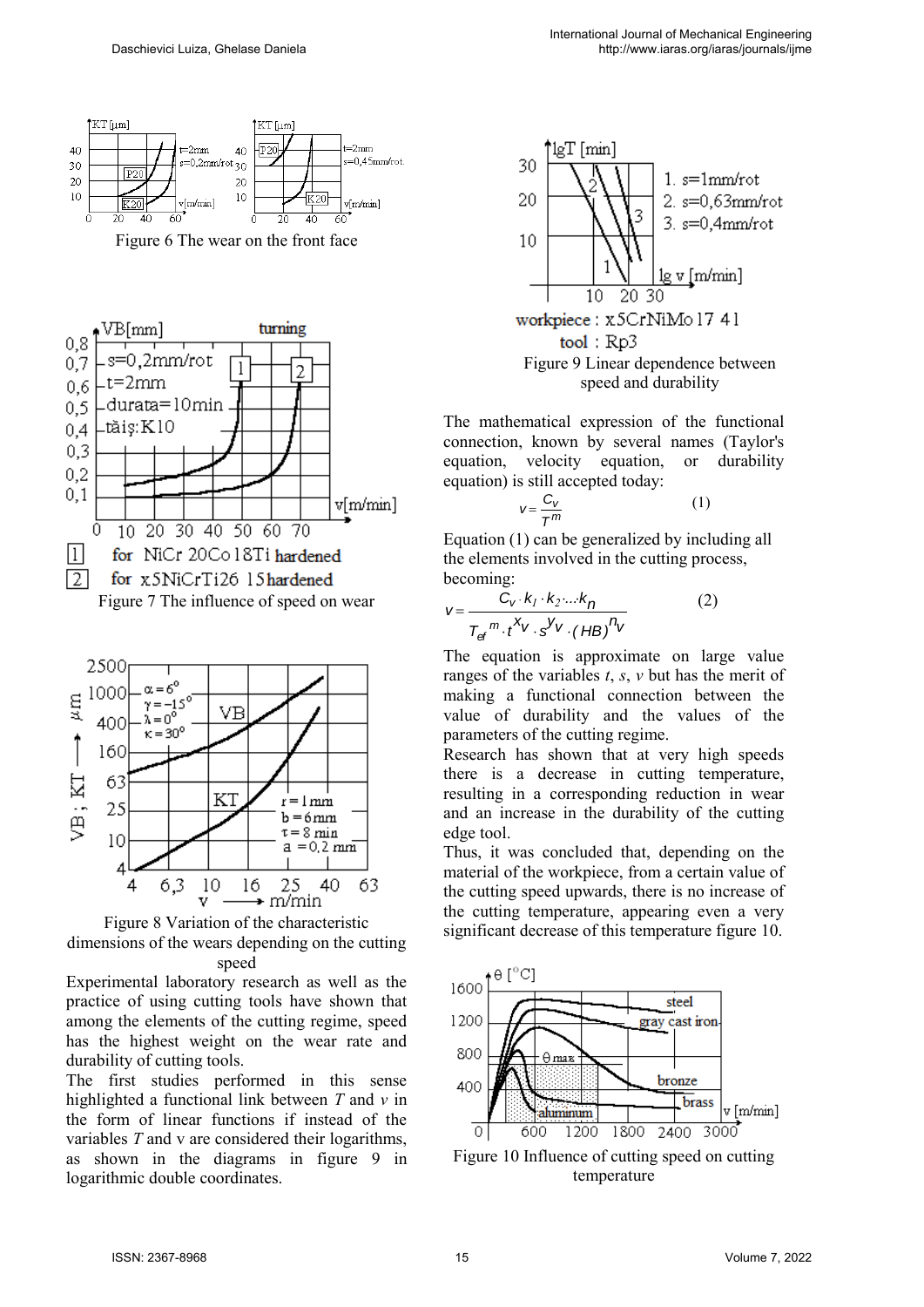| Table 1  |      |                        |      |       |      |       |      |         |  |  |
|----------|------|------------------------|------|-------|------|-------|------|---------|--|--|
| Material |      | Chemical composition % |      |       |      |       |      |         |  |  |
|          | C    | Si                     | Mn   | Cr.   | Cu   |       | Р    | HB      |  |  |
| Fc 200   | 3,30 | 2.40                   | 0,86 | 0.10  | 0.35 | 0.025 | 0.06 | 160-180 |  |  |
| Fmp      | 2,31 | 0,37                   | 0.32 | 0,067 |      | 0,030 | 0.1  | 240-260 |  |  |
| 650      |      |                        |      |       |      |       |      |         |  |  |
| Fgn 500  | 3,63 | 2,63                   | 0,36 |       |      | 0.01  | 0.02 | 200-230 |  |  |

Table 2

| Material   |          | <b>Hardness</b> |          |         |         |           |
|------------|----------|-----------------|----------|---------|---------|-----------|
|            | C        | Si              | Mn       | Cr      | Mo      | <b>HB</b> |
| Steel 8550 | $0,30 -$ | $0,15-$         | $0,40 -$ | $1,50-$ | $0,15-$ |           |
| workpiece  | 0,37     | 0,40            | 0.70     | 1,80    | 0,25    | 200       |
| material   |          |                 |          |         |         |           |
| 35 C 10    | $0,31-$  | $0,17-$         | $0,50-$  | $0,8-$  |         | 197       |
|            | 0,39     | 0,37            | 0,80     | 1,1     |         |           |
| 33 Mo C    | $0,30-$  | $0,17-$         | $0,40-$  | $0,90-$ | $0,15-$ | 217       |
| 11         | 0,37     | 0,37            | 0,80     | 1,30    | 0,30    |           |
| 25 Mo C    | $0,22-$  | $0.17 -$        | $0,40-$  | $0,90-$ | $0,15-$ | 217       |
| 11         | 0,29     | 0,37            | 0,80     | 1,30    | 0,30    |           |

The temperature of the chip increases as a result of its supply with energy coming exclusively from friction, from the friction between the chip and the tool and from the inter- and intracrystalline frictions that appear in the process of chip formation and detachment; as the temperature increases and the chip becomes more plastic, certain areas of it reaching the liquid phase, the above frictions decrease in intensity leading to lower energy releases, so lower chip temperatures, temperatures that make the chip become more solid, more intense frictions that tend to raise the temperature again and so on; so there is a combination of effects with opposite tendencies whose end result cannot be a chip temperature equal to the melting temperature of the part material, but an equilibrium temperature below the melting temperature.

The ensemble of elements and factors that govern the temperature (implicitly also the wear) in the cutting area is very comprehensive, forming in fact a system composed of workpiece, chip, edge and medium. The phenomena must be treated in a unitary way, in total interdependence both internally (connections and influences between the elements of the system) and externally (connection with the environment by radiation, covection, etc.).

The systemic non-treatment so far has been caused by the complexity of the system and the lack of practical means of investigation on physical-mathematical models.

# **3 Experimental Results on Tool Edge Wear**

The researched edge variants correspond to the types of plates presented in figure 11.



Figure 11 Replaceable plate TNMG, Material groups P and K

Steel 8550 was chosen for the research, the chemical composition and hardness of which compared to current materials are shown in Table 1, and for cast iron the materials used were according to Table 2.

For the experimental research itself it was necessary to establish the fields of the parameters of the cutting regime, so that they could be used in the most comprehensive cases. Were taken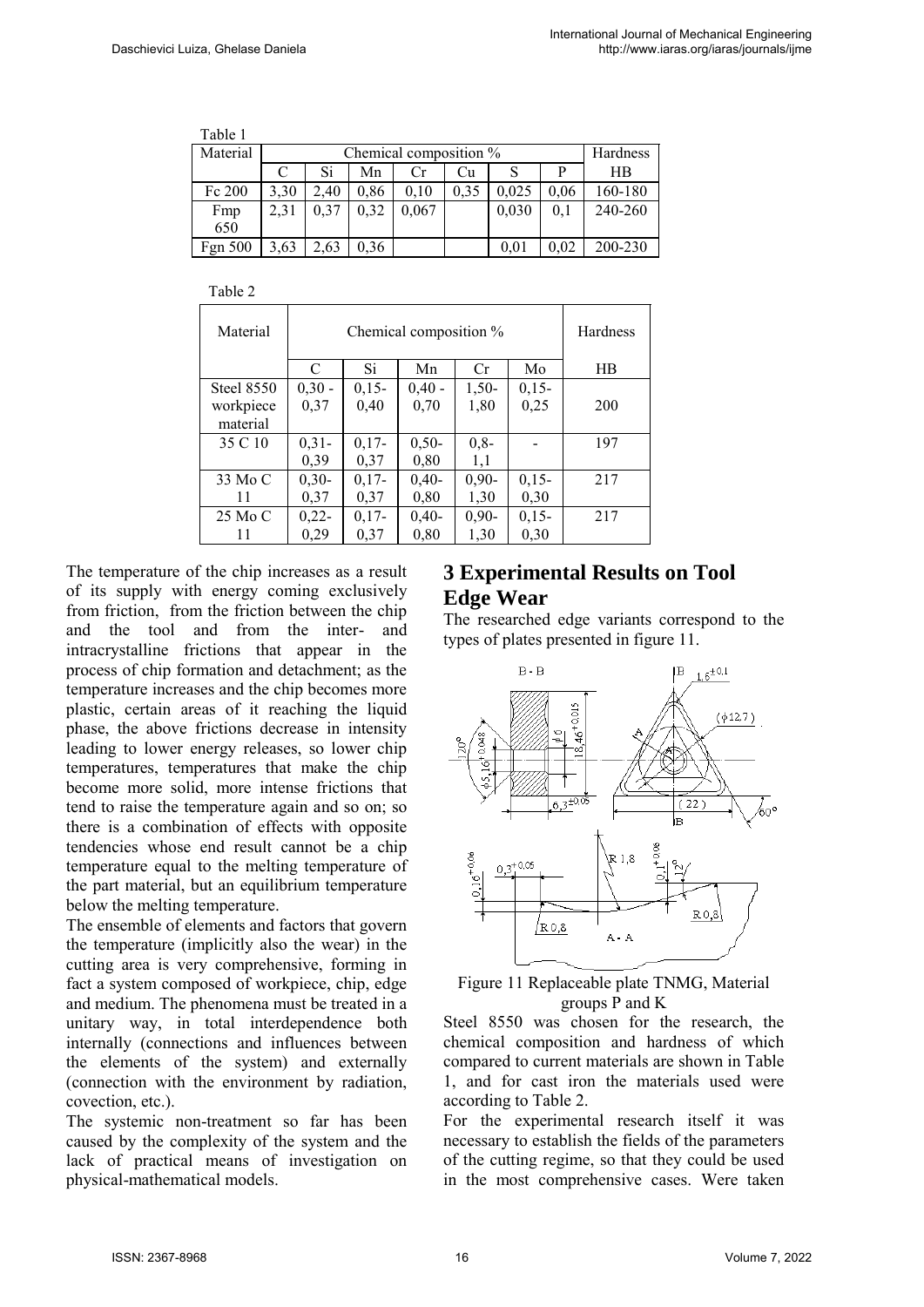into account the cutting regimes used on commonly used semi-automatic machine tools. For experiments, the upper limit of the cutting speed was taken much higher than the usual speeds, to test the behavior of the plate and in samples in the most difficult regime to reduce the duration of the samples.

The program of experiments, as a number of samples and as values of the parameters of the cutting regime for each sample, was established based on statistical methods of data processing and planning of experiments.

For each plate, as a type and group of use, an experimental research program was established consisting of 12 samples, from which six samples were selected.



Figure 12 Wear VB of the plates when turning the steel



Figure 13 Temperature variation with cutting speed

The data collected during the experiments were synthesized in wear diagrams  $VB = f(T)$  for different working conditions, diagrams like those presented in figure 12.



With the data obtained by physical-mathematical modeling of the thermal state in the cutting area, the temperature dependence as a function of velocity can be expressed mathematically through a relation of form:

$$
\theta_{max} = 1001 - 2,38 \cdot v + 4,71 \cdot 10^{-3} \cdot v^2 \tag{3}
$$

The above relation was obtained based on the interpolation of the temperature values as a function of speed and has the graphical representation in figure 13, which highlights, first of all, the allure of the curve, the numerical values resulting from the expression itself (3).

The similarity can be seen between the allure of the curve  $\theta$ <sup>*C*</sup> = *f*(*v*), figure 13 and the allure of the curves  $I_{\text{med}} = f(\nu)$ , figure 14.

From the relations  $I_{\text{med}} = f(\theta)$  and the relation  $\theta$ <sup>*C*</sup>  $= f(v)$  a direct relation can be deduced. In the case of a P10 type metal carbide (experiment in Figure 14), for which the friction coefficients were determined and the thermal fields were modeled, the proposed relationship becomes:

$$
I_{med} = -0.0634 + 7.2438 \cdot 10^{-5} \cdot \sqrt{212.31 \cdot \theta - 148705.6} +
$$
  
+9.7663 \cdot 10^{-5} \cdot \theta  
(4)

The graphical representation of the relation (4) is given in figure 14, where, first of all, the allure of the curve is highlighted, the numerical values resulting from (4).

From the analysis of the graph shows the good